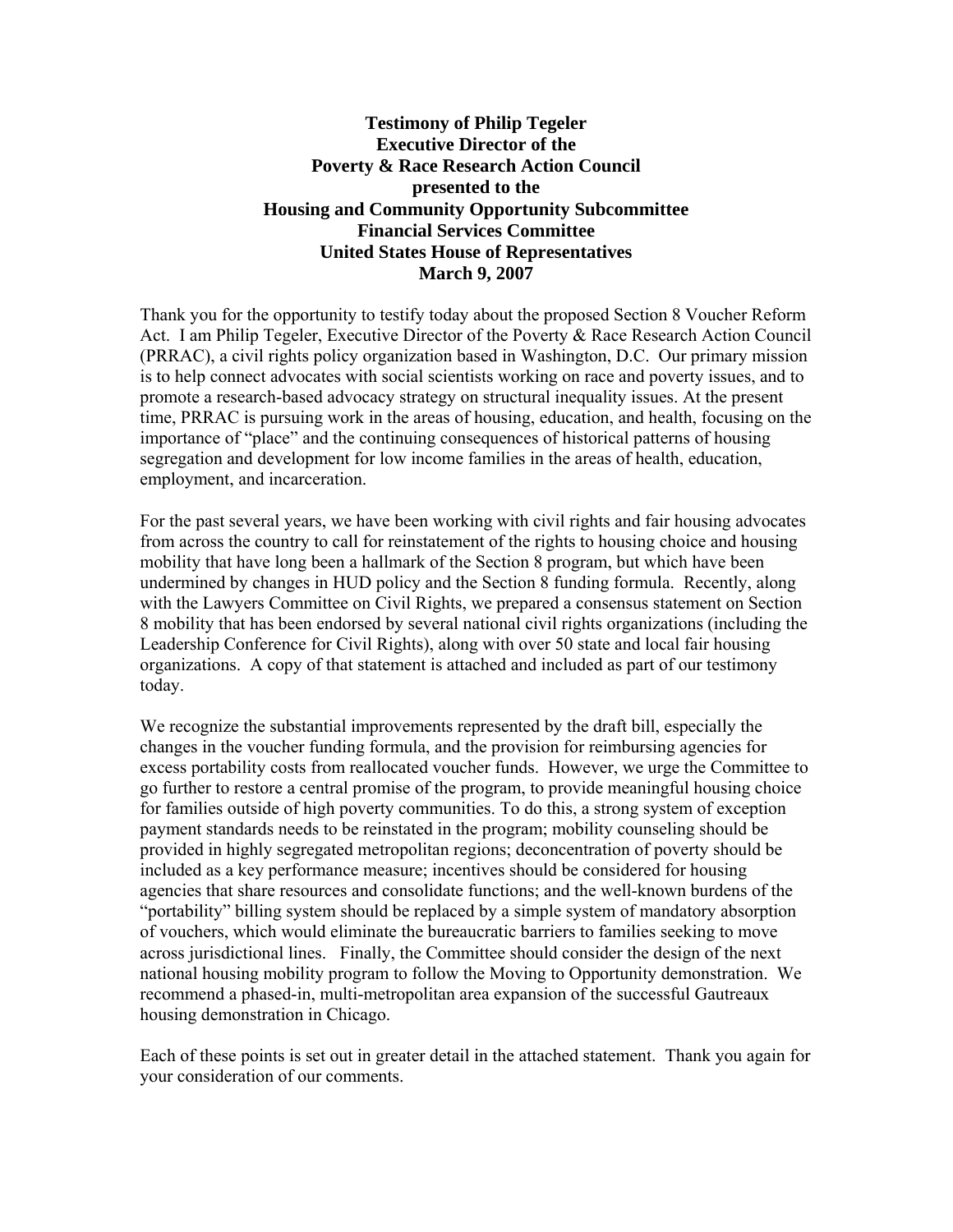# **The Section 8 program and access to opportunity: An agenda for policy reform**

*Submitted to the House Financial Services Committee, Subcommittee on Housing and Community Opportunity: Subcommittee Hearing on The Section 8 Voucher Reform Act Friday, March 9, 2007* 

Racially segregated, high poverty neighborhoods are a continuing reality in many American cities. Families living in these neighborhoods often do not have access to quality jobs, high performing schools, and other important life opportunities. Federal and state housing programs have helped to create this situation, but they can also be part of the solution to change it.

The nation's largest federal housing program, the Section 8 "Housing Choice Voucher Program" has the potential to help poor families voluntarily move to lower-poverty and less-segregated areas. Unfortunately, this benefit of the voucher program is not automatic, and is highly dependent on program features that include how higher-rent areas are treated, how public housing agencies (PHAs) receive their funding, how PHAs interact with families and with each other when a voucher crosses jurisdictional lines ("portability"), and the extent to which families receive housing search assistance. Each of these program features is subject to competing political, administrative and policy demands, so housing mobility becomes simply one goal among many.

Although HUD and Congress took some promising steps during the 1990s with a series of housing mobility policies designed to help families move to lower-poverty neighborhoods, these policy interventions only lasted a few years, and in recent years we have experienced a policy retrenchment, which has restricted families' geographic choices in the voucher program, and is likely now leading to greater geographic concentration among poor Black and Latino participants in the program.<sup>1</sup>

## **Congress has an opportunity to undo this systematic dismantling of the Section 8 program, and to reinvigorate two of the program's original goals of housing choice**

 $\overline{a}$ 

<sup>1.</sup> The current Administration's cutbacks on housing mobility in the voucher program began in 2002, with the elimination of federal funding for regional housing mobility programs, and the consequent shutdown of dozens of such programs around the country. Then, in 2003, HUD began affirmatively restricting housing choice by cutting back on the use of Section 8 "exception payment standards," which permit families to move to lower-poverty areas that have higher rents. In 2004, the Administration's original Flexible Voucher proposal (successfully resisted by Congress) would also have discouraged housing mobility by changing each agency's Section 8 allocation to a single block-grant system, rather than paying each agency for all the authorized vouchers that they are able to use. But in the same way, a change in the way HUD allocates budget funds (to cover each agency's prior year expenditures) along with HUD's decision in June of 2004 to retroactively cut voucher funding in PIH Notice 2004-7 both increased incentives for PHAs to adopt policies that discourage or prohibit families from moving to higher-rent areas. These policies also led to across the board reductions in payment standards that limit choice of available neighborhoods. HUD again restricted mobility in a guidance issued in July of 2004 that seemed to allow PHAs to restrict voucher holders' portability rights, where PHAs make a showing of financial hardship (HUD retracted this ambiguous and unlawful guidance in 2006, but only after much damage had been done).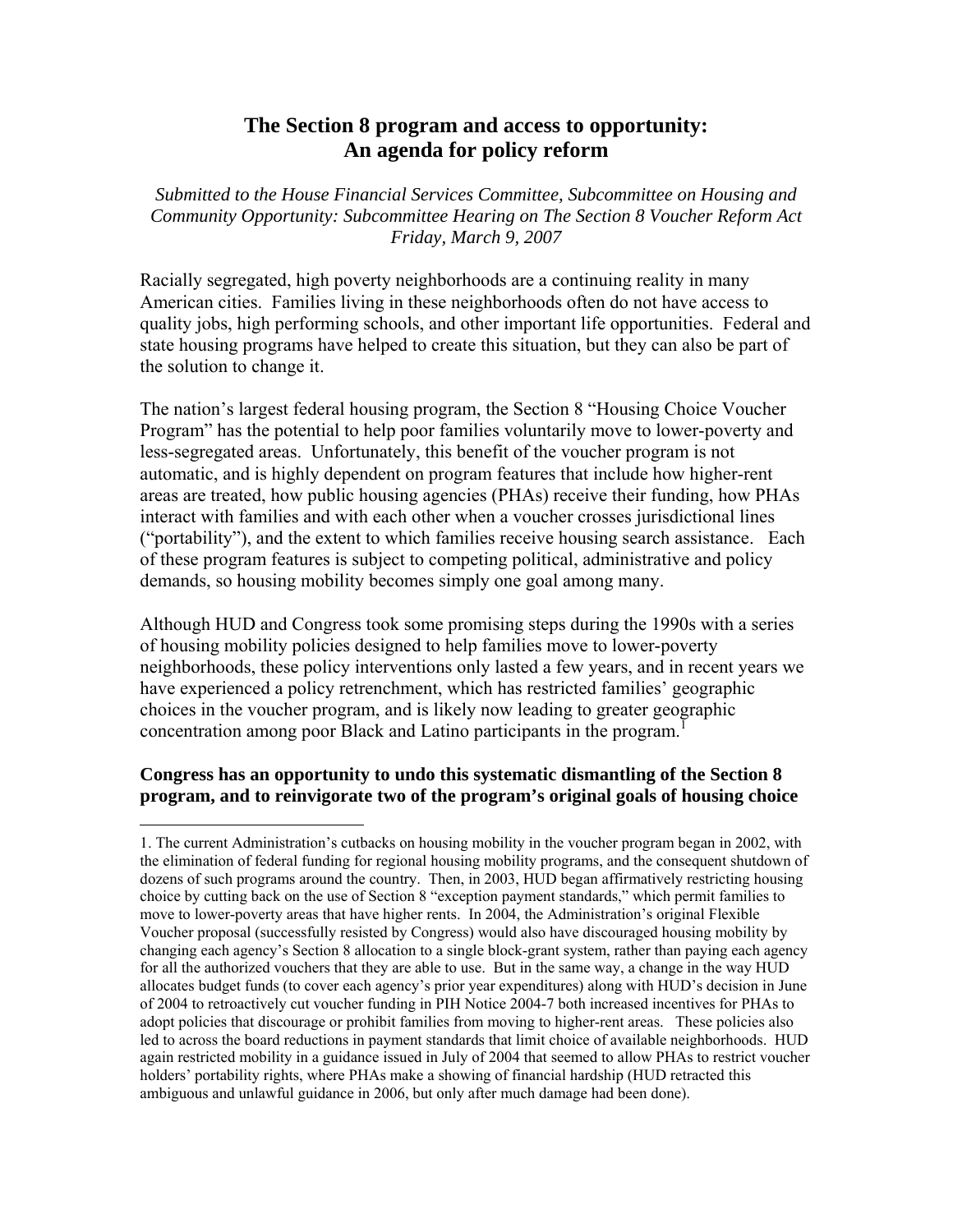**and deconcentration of poverty.** To accomplish this, the Congress could take the following steps:

►Elimination of financial penalties imposed on Public Housing Agencies (PHAs) when families move from one jurisdiction to another. Currently, a "sending" PHA has to pay a premium to a neighboring PHA for higher rents in the receiving town, with no possibility of reimbursement from HUD. A proposal in the pending 2007 Appropriations Bill would eliminate this penalty by allowing PHAs to seek reimbursement of excess "portability" costs from HUD. It is important to incorporate this intended policy change in the 2007 funding resolution.

►Reauthorization of the system in effect prior to 2000, that permitted somewhat higher Section 8 rents in more expensive, lower-poverty areas. This system of "Exception Payment Standards" is still part of the Section 8 regulations, but, as noted above, its use was suspended unlawfully by HUD in 2003.

►Statutory changes to eliminate the complex administrative system of "portability" and replace it with a simpler system that allows families to move from jurisdiction to jurisdiction without bureaucratic complications. One leading proposal is to require receiving PHAs to simply "absorb" incoming families into their program, so long as spaces remain for families on the PHA waitlist.

►Reauthorization of an improved version of the Regional Opportunity Counseling Program, a multi-city program that helped families move to lower- poverty neighborhoods (defunded in the first two years of the Bush Administration).

►Experimentation with new approaches to cooperation among PHAs operating similar voucher programs in the same metropolitan areas – including financial incentives for PHAs that take steps such as sharing waitlists, adopting common application forms, etc.

►Passage of a new national housing mobility program modeled on the successful Gautreaux Assisted Housing Mobility Program in Chicago. An estimated 50,000 new vouchers per year, dedicated to deconcentrating poverty in 10-15 of America's most severely segregated urban neighborhoods, could have a substantial impact in ameliorating the impacts of concentrated poverty over a tenyear period.

The recent report of the Third National Conference on Housing Mobility: *Keeping the Promise: Preserving and Enhancing Housing Mobility in the Section 8 Housing Choice Voucher Program<sup>2</sup>* includes a review of the best practices and most promising administrative approaches to promoting housing mobility in the Section 8 voucher program. The main lesson of this report is that housing mobility is feasible, we know how to make it work, and, given the assistance, many families in high-poverty neighborhoods

<u>.</u>

<sup>2.</sup> Report available at www.prrac.org/pdf/KeepingPromise.pdf.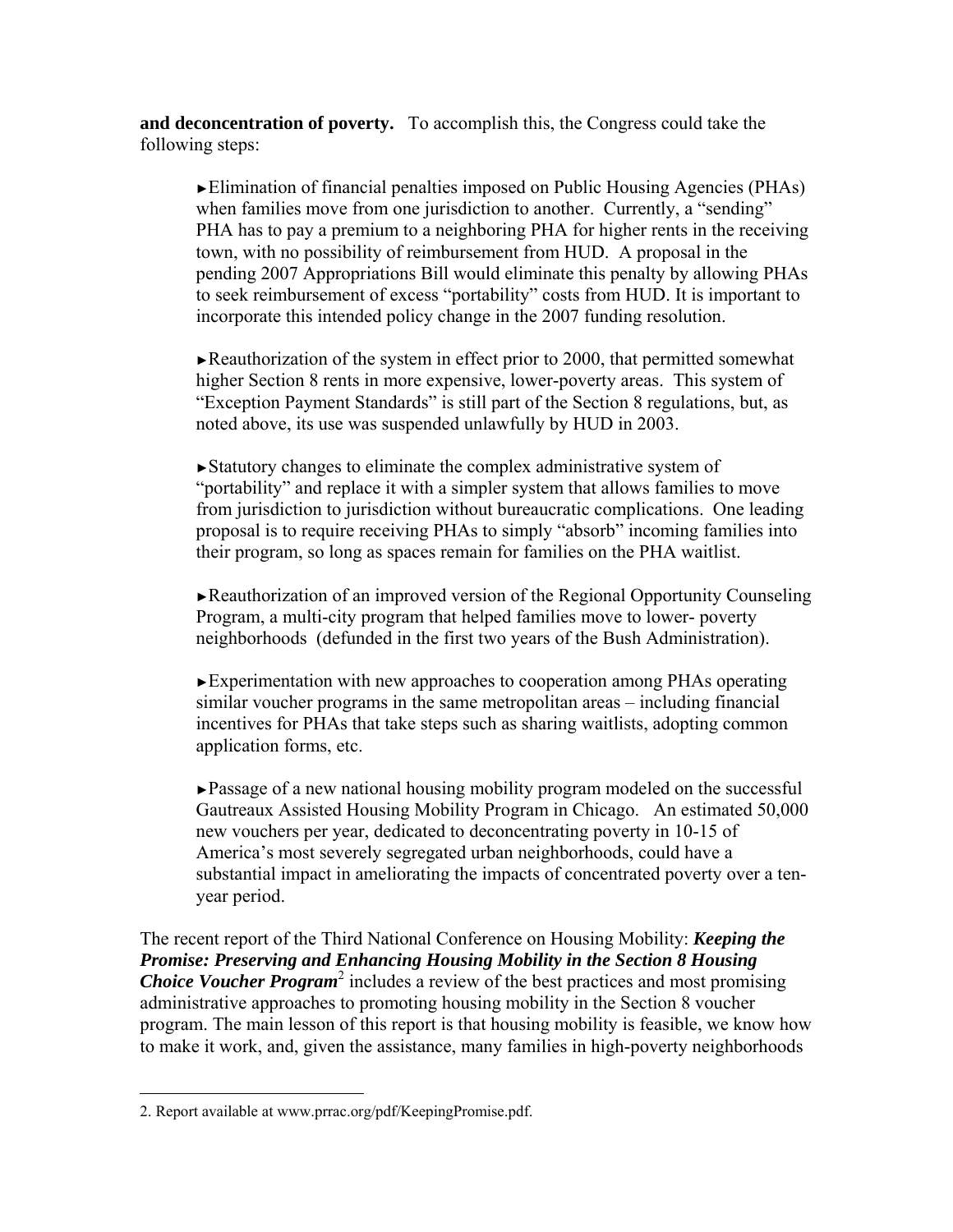will make a choice to move to safer and higher-opportunity areas. **It is time to restore the promise of choice to the Housing Choice Voucher Program.** 

### **Supported by:**

*Lawyers Committee for Civil Rights Under Law Poverty & Race Research Action Council National Fair Housing Alliance National Low Income Housing Coalition Leadership Conference for Civil Rights* 

### **State and Local Organizations in support of statement:**

*Massachusetts Law Reform Institute (MA) Metropolitan Boston Housing Partnership (MA) HomeStart (MA) City of Boston Fair Housing Commission (MA Cambridge Eviction Free Zone (MA) Western Massachusetts Legal Services (MA) Massachusetts Nonprofit Housing Association (MA) Lawyers Committee for Civil Rights Under Law of the Boston Bar Association (MA) Fair Housing Center of Greater Boston (MA)* 

*Housing Action Illinois (IL) Chicago Area Fair Housing Alliance (IL) Business and Professional People for the Public Interest (IL) Lawyers Committee for Better Housing (IL) Sargent Shriver National Center on Poverty Law (IL) Housing Choice Partners (IL* 

*Southern California Housing Rights Center (CA) Fair Housing Council of San Diego (CA) Housing Integration Set-Aside Task Force (CA) Project Sentinel (CA) Fair Housing of Marin (CA)* 

*Fair Housing Justice Center of HELP USA (NY) Long Island Housing Services (NY) Anti-Discrimination Center of Metro New York (NY) Housing Opportunities Made Equal (Buffalo) (NY) Fair Housing Council of Central New York (Syracuse) (NY)* 

*Fair Housing Advocates Association (OH) Toledo Fair Housing Center (OH)*